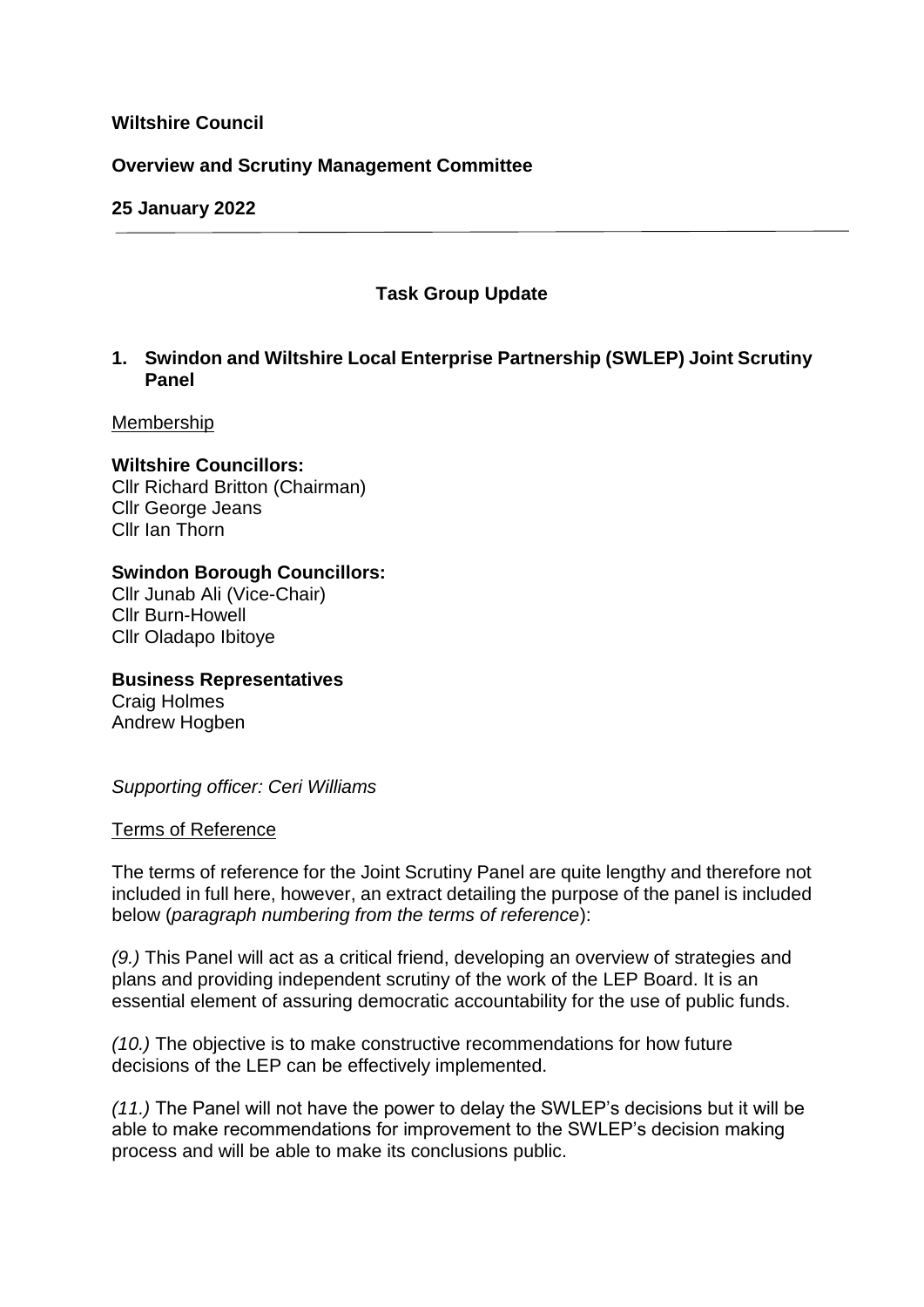## Recent activity

- The Overview and Scrutiny Management Committee (OSMC) in November requested that the Chair write to the SWLEP Chair to outline the Committee's concerns and to report back. A letter was sent, and a subsequent meeting took place on 7 December between the Chairs of the OSMC and Scrutiny panel together with the Chair of the SWLEP Board and the SWLEP's Chief Executive Officer. Discussions were constructive and positive. The SWLEP leads acknowledged the importance of the scrutiny panel within their governance framework and welcomed its ongoing input. A commitment was given to share evidence with the panel to enable the panel to also fulfil its overview function. The council Chairs also noted that the panel did not fall under the powers of the Local Government Act 2000 and that the governance framework operated by the LEP meant that the panel reported to the LEP Board. The meeting concluded with agreement that the panel continued to offer a valuable critical friend challenge, subject to any changes instigated as part of the government's national review of LEPs.
- The panel met on 13 December 2021. The substantive item considered was the SWLEP's response to the UK Plan Growth, published by the Treasury in March 2021. This had superseded the LEP's Local Industrial Strategy (LIS), published in March 2020. The panel was introduced to the three economic priorities underpinning the Plan for Growth – Net Zero, Global Britain and Levelling Up and how the LIS was being refined to reflect the revised direction. The aspiration was to take a draft plan to the LEP Board in January 2022, which would be followed by a public consultation. The panel agreed to monitor these developments.
- The future of LEPs were currently being considered within a national review, with findings anticipated to be published within the government's 'Levelling Up' White Paper, expected in early 2022. Any changes instigated by the review would be considered by the panel and it was recognised that potential changes maybe necessitated depending on the review outcome.

# **2. Evolve Programme Task Group**

*Supporting officer: Ceri Williams*

#### Membership

Cllr Joh Hubbard (Chair) Cllr Dr Monica Devendran Cllr Ruth Hopkinson Cllr Horace Prickett Cllr Mark Verbinnen Cllr Mary Webb

Purpose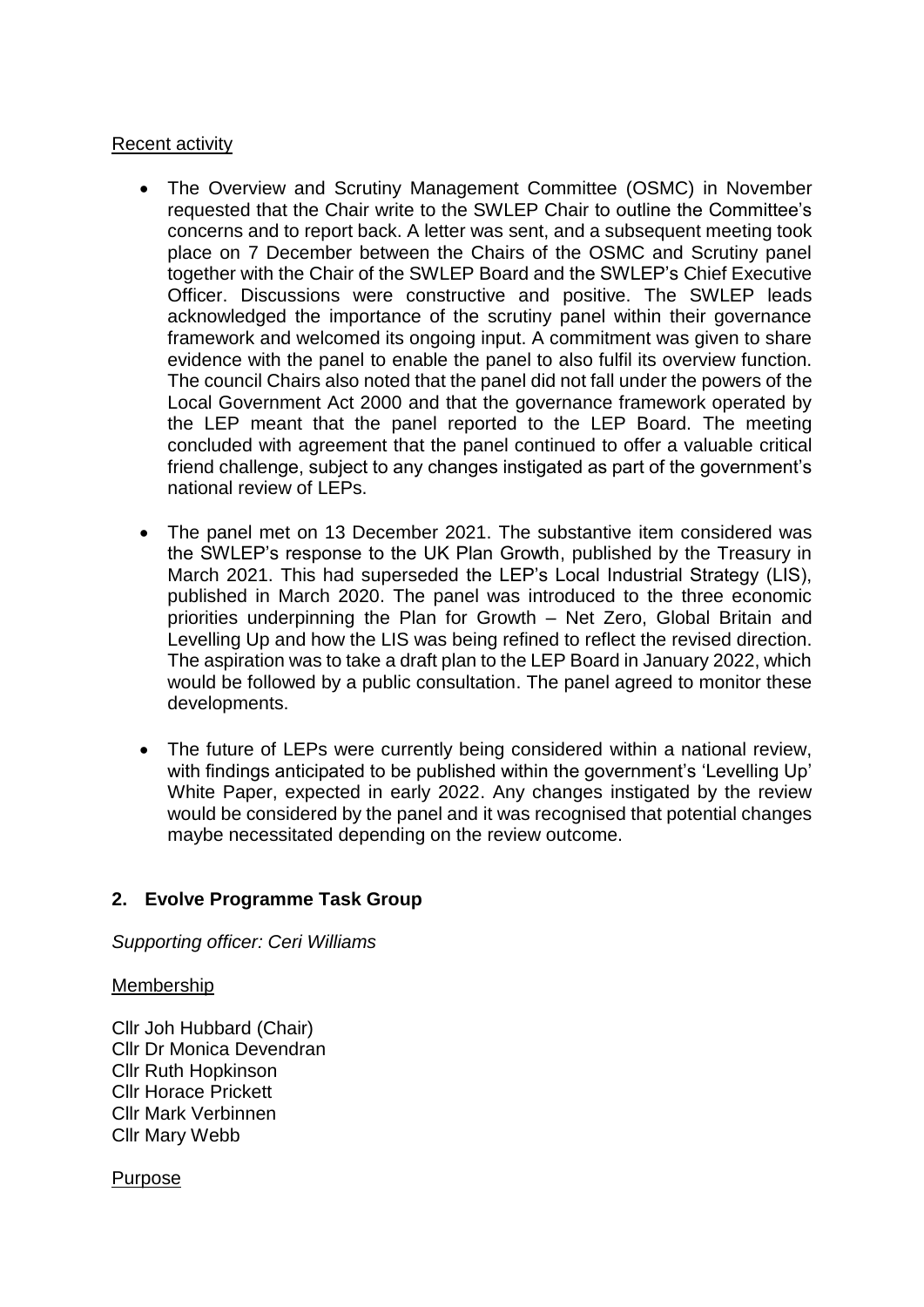The Overview and Scrutiny Management Committee (OSMC) is asked to approve the establishment of a new task group to consider the council's Evolve programme.

# Background

The Evolve programme will involve the procurement and implementation of a new Cloud-based Enterprise Resource Planning (ERP) system for the council. The programme will impact on the work of all staff at the council in respect of HR, finance, procurement and payroll processes. It will look to modernise technology and standardise business processes, improving efficiencies for core activities that are undertaken across the council, supporting their adoption through a comprehensive in-house business change and training effort, and will deliver improved data, insights and reporting capabilities.

# Terms of Reference (TOR)

- 1. The following TOR are proposed to underpin the work of the new task group:
	- a) To provide efficient, effective scrutiny engagement on the council's Evolve programme under the direction of OS Management Committee.
	- b) To receive periodic updates on the Evolve programme and scrutinise delivery of its key three objectives for the council, covering:
		- Organisational insight
		- Developing a flexible high-performance culture
		- Transforming business processes and digital technology
		- c) To meet quarterly as standard, unless there is a temporary need to meet more frequently or at a specific project milestone
		- d) To report findings and recommendations as appropriate to OS Management Committee following each task group meeting.

## Recent activity

- The Task Group met for the first time on Friday 14 January, where Cllr Jon Hubbard was elected as Chair for the review.
- Members noted that the Evolve Programme 'go-live' date was 5 April 2023, a compact but achievable timeline. Insight UK had been awarded the contract and were responsible for contract outcomes through their delivery partners Evosys and Oracle. The contract was awarded on a 5+2 arrangement, which included the implementation phase. The programme was scheduled to deliver savings over this 7-year period of £17.439m. To be prudent these figures had not yet been incorporated into the Medium-Term Financial Strategy (MTFS) being considered at February's (2022) Full Council but were expected to be added from 2023/24.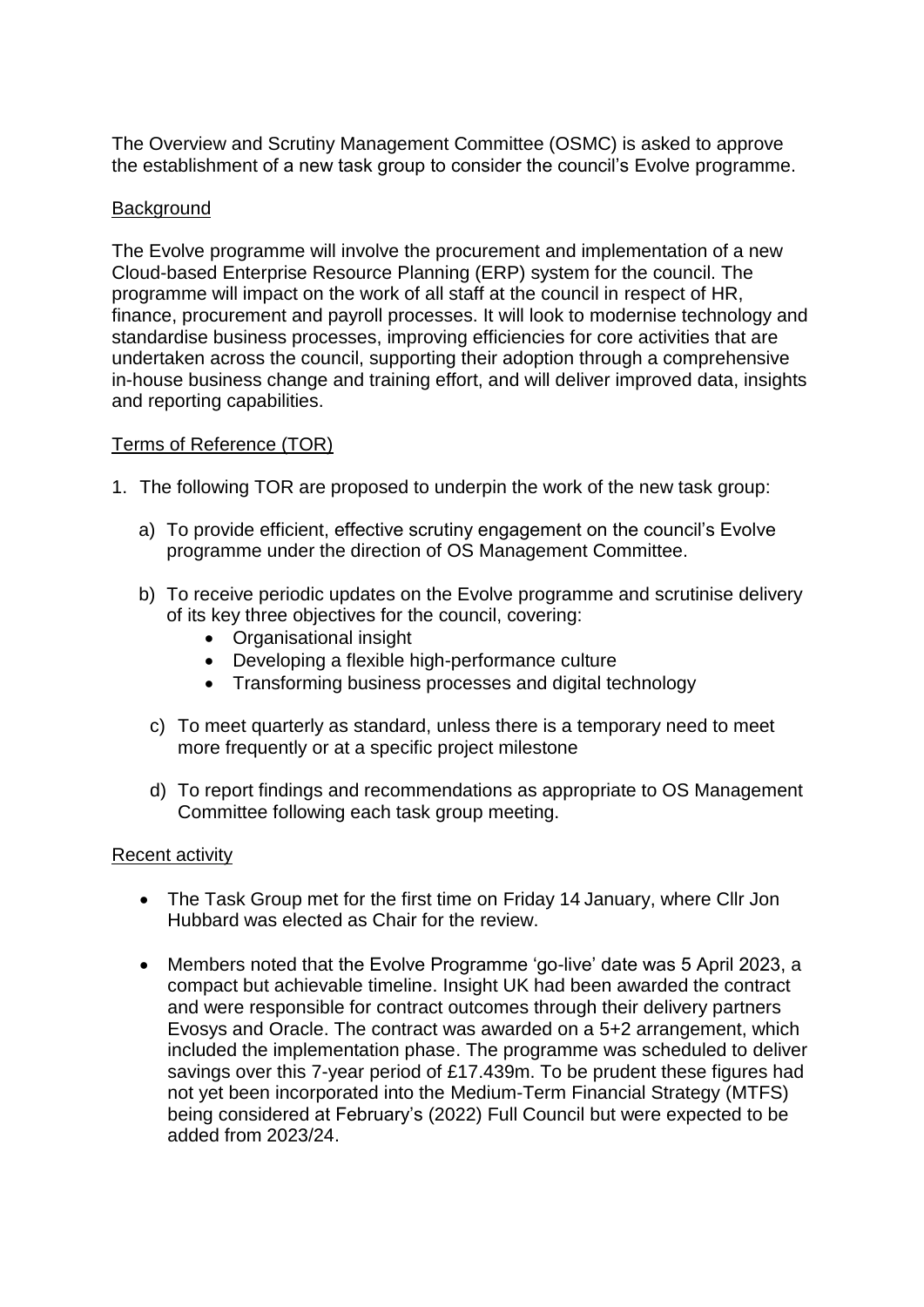- In recognition of the importance of data migration, the Evolve Team was exploring bringing external support for this activity, which was a movement on the position approved by Cabinet in September. The task group was reassured that costs for this change could be met within the programme budget.
- The Evolve ERP system would need to interface with other systems across the council, for example the Leisure public booking system, supported by Microsoft Power-bi. In future meetings the task group agreed to review this area in more detail, particularly when the cloud based Evolve system was updated to ensure it continued to interface with other systems.
- Evolve was underpinned by a need for staff to 'adopt not adapt' to the new software processes. The task group identified this as key initial risk to monitor. The cultural change element of the programme was fundamental to its success. Teams would be required to provide officers to support workshops designing the model during implementation and then staff would need to operate the new system from April 2023. In a period of officers working remotely, within a challenging budget environment the members recognised the potential difficulty of delivering 'business as usual' in parallel to the volume of change required to ready by April 2023. Cultural change and the programme's plans for this area will be the focus of the task group's next meeting.

# **3. Asset Transfer Rapid Scrutiny Exercise**

*Supporting officer: TBC*

## Membership

TBC

## **Background**

In September 2021, then Committee received an update on implementation of the Policy, which was considered by overview and scrutiny prior to its adoption in 2017. It was resolved:

- 1. To note the update on the Asset Transfer Policy, which will now be reviewed, and ask Cabinet to note the points raised by the Committee.
- 2. To note the reported intention for a consultation on the Policy in November 2021 and a report to Cabinet in early 2022 to reset the policy and programme, taking into account resource requirements and town/parish council appetite.
- 3. To establish a rapid scrutiny exercise to provide Overview and Scrutiny input on the Policy review process following completion of the Consultation